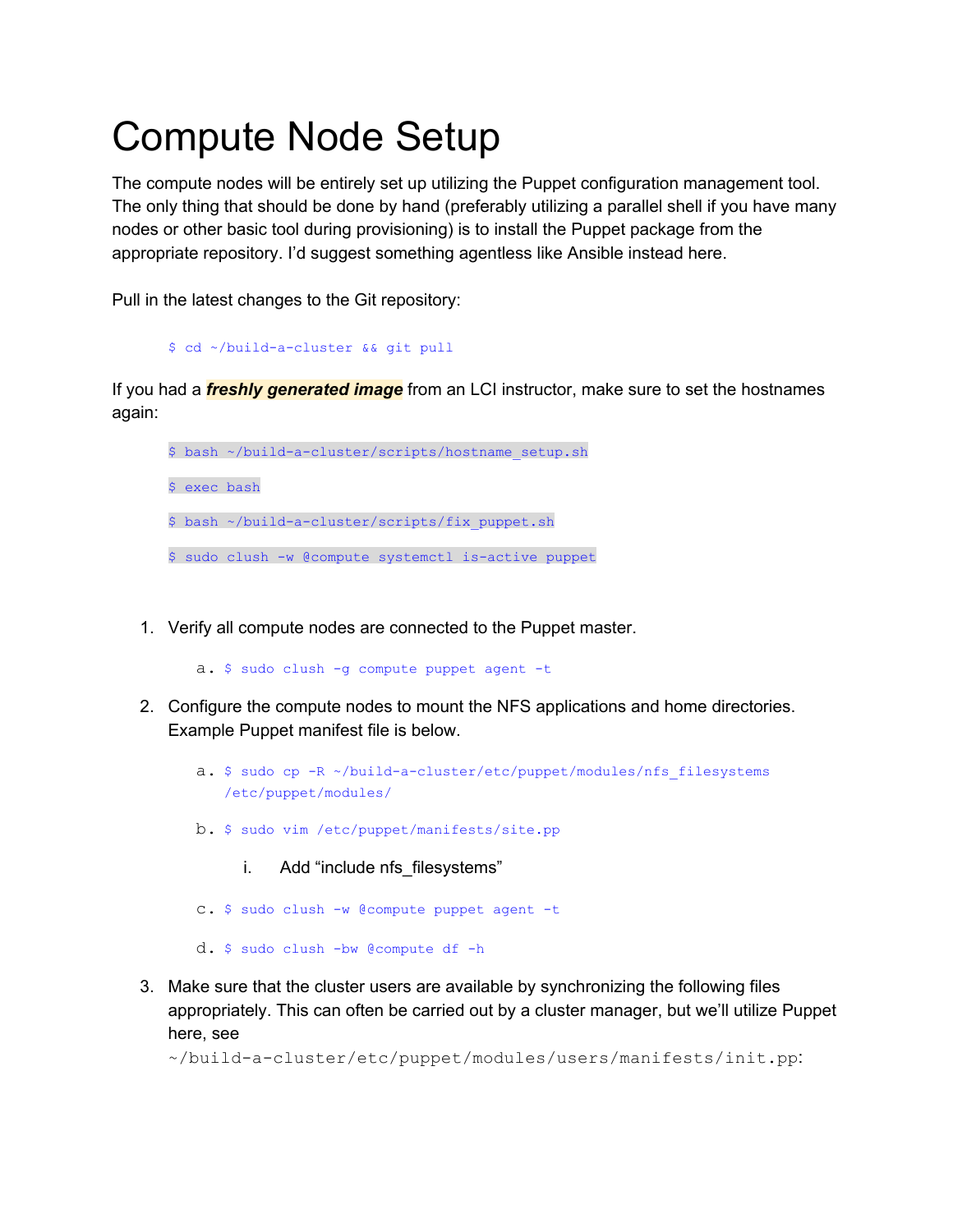#### a. /etc/passwd

i. \$ sudo mkdir -p /etc/puppet/modules/users/{manifests,files}

ii. \$ sudo ln -s /etc/passwd /etc/puppet/modules/users/files

b. /etc/group

i. \$ sudo ln -s /etc/group /etc/puppet/modules/users/files

- c. /etc/shadow (We also need to set a POSIX ACL so Puppet can read /etc/shadow file.)
	- i. \$ sudo ln -s /etc/shadow /etc/puppet/modules/users/files
	- ii. \$ sudo setfacl -m u:puppet:r /etc/shadow
- d. Copy the necessary Puppet manifests from the Git repo

|      | $$$ sudo $cp$<br>~/build-a-cluster/etc/puppet/modules/users/manifests/init.pp<br>/etc/puppet/modules/users/manifests/ |
|------|-----------------------------------------------------------------------------------------------------------------------|
| ii.  | \$ sudo vim /etc/puppet/manifests/site.pp                                                                             |
|      | 1. Add "include users"                                                                                                |
| iii. | $$$ sudo clush $-w$ @compute puppet agent $-t$                                                                        |

- 4. WARNING: While this may work for a few users, it is significantly better to utilize a centralized authentication system like FreeIPA, 389 Directory Server, OpenLDAP, or other. Centralized user management is **very** important.
- 5. We can now see if our user created in Chapter 05 (lcistudent) can ssh to a compute node.
	- a. \$ sudo su lcistudent b. [lcistudent@master ~]\$ ssh node02 c. [lcistudent@node02 ~]\$ exit d. \$ exit
- 6. We should also set up Puppet to make sure we have all our packages installed on our compute nodes. Therefore, we can create a Puppet module to install packages as necessary. For the next section on the job scheduler, we'll use a more complex Puppet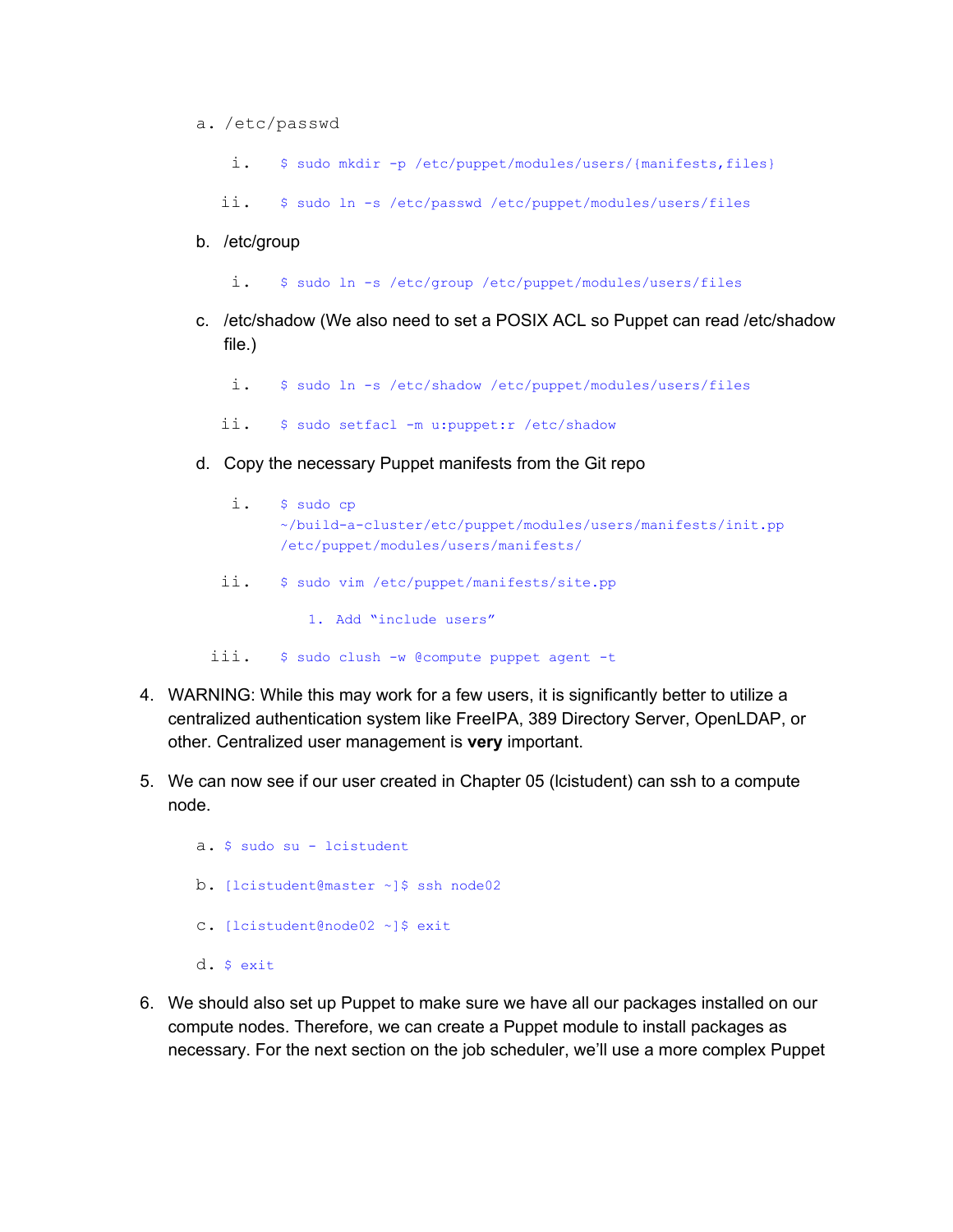configuration to show the true power of configuration management. We'll architect The Puppet modules as follows:

- a. Create a module for making sure repositories are configured for each compute node
- b. Create a module to make sure all appropriate packages are installed
- c. Segregate the installation, configuration, and service portions of the scheduler.
- d. Create a Puppet module defining a compute node which will encompass all necessary modules.
- e. There a collection of Puppet files within the git repo ( ~/build-a-cluster/etc/puppet/modules/scheduler). We've made a module to manage PBS as client software and make sure all dependency packages are in contained within the Puppet configuration.
- f. \$ sudo cp -R ~/build-a-cluster/etc/puppet/modules/scheduler /etc/puppet/modules/
- g. \$ sudo cp -R ~/build-a-cluster/etc/puppet/modules/repos /etc/puppet/modules/
- h. \$ sudo vim /etc/puppet/manifests/site.pp

#### i. Add "include scheduler"

i. \$ sudo clush -w @compute puppet agent -t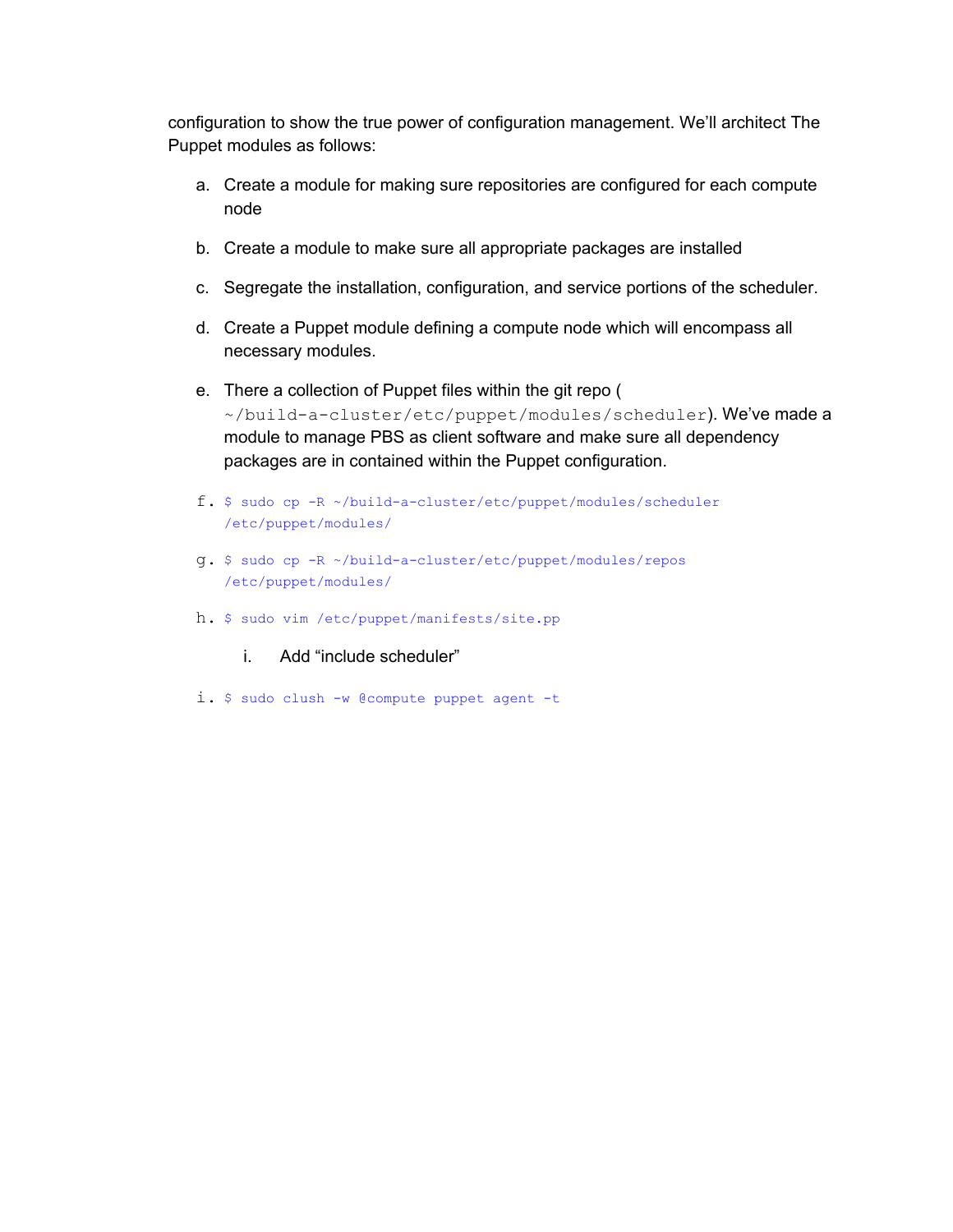### **/etc/puppet/modules/nfs\_filesystems/manifests/init.pp**

```
class nfs_filesystems {
```

```
file { "/apps":
        ensure => "directory",
        owner => "root",
        group \Rightarrow "root",mode => "755",
}
mount { "/apps":
        device => "master:/exports/apps",
        fstype \Rightarrow "nfs",
        ensure => "mounted",
        options => "defaults,noauto",
        atboot \Rightarrow true,}
file { "/dhome":
        ensure => "directory",
        owner => "root",
        group => "root",
        mode => "755",
}
mount { "/dhome":
        device => "master:/exports/dhome",
        fstype => "nfs",
        ensure => "mounted",
        options => "defaults,noauto",
        atboot \Rightarrow true,
}
```
}